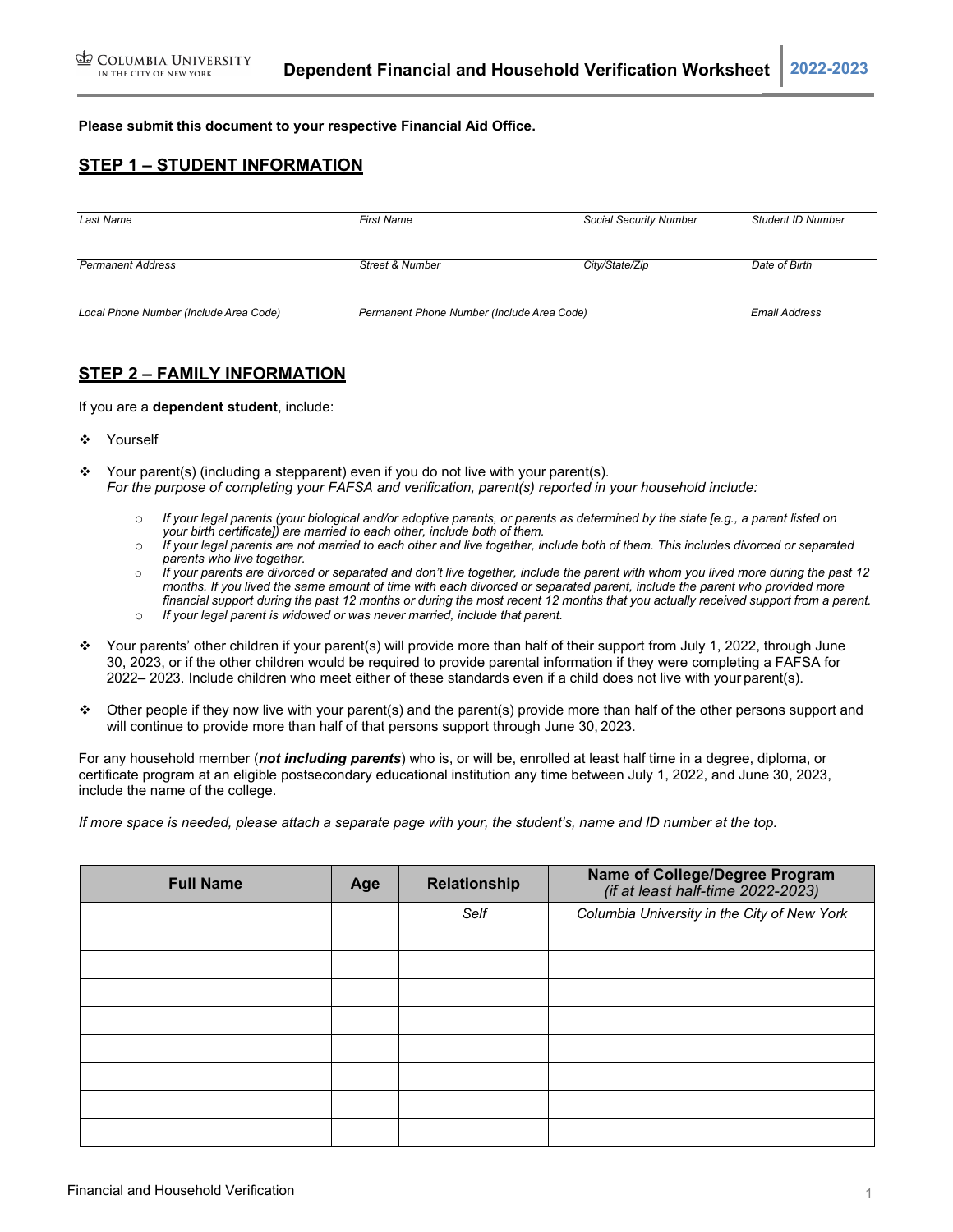## **STEP 3 – STUDENT TAX TRANSCRIPT & INCOME INFORMATION**

Complete this section if you filed or will file a 2020 income tax return, or if you will not file and are not required to file a 2020 income tax return with the IRS or other relevant tax authority. *The best way to verify income from your 2020 US federal tax return is by using the IRS Data Retrieval Tool (IRS DRT*) *that is part o*f *FAFSA on the Web at FAFSA.gov.*

#### **Check the box that applies to your 2020 income tax return:**

|  | T You have used the IRS DRT in FAFSA on the Web to transfer 2020 IRS income tax return information into your FAFSA. |
|--|---------------------------------------------------------------------------------------------------------------------|
|--|---------------------------------------------------------------------------------------------------------------------|

You have not yet used the IRS DRT in *FAFSA on the Web* but will use the tool to transfer 2020 IRS income tax return information into the student's FAFSA once the 2020 IRS income tax return has been filed.

You are unable or choose not to use the IRS DRT in *FAFSA on the Web*, and instead will provide the school a **2020 Tax Return Transcript or a signed copy of your 2020 income tax return and applicable schedules from the IRS or other relevant tax authority.**

You will not file and are not required to file a 2020 income tax return. Select below:

Check here if you were employed and had income earned from work in 2020.

Check here if you were not employed and had no income earned from work in 2020.

#### **Complete the table below only if you did NOT file taxes and earned income in 2020:**

List below the names of all employers and the amount earned from each employer in 2020. You must provide an IRS W-2 or equivalent document for each source of income from employment listed.

| <b>Source of Income</b><br>(Fill out only if you did NOT file taxes) | <b>Amount Earned</b><br>in 2020 |
|----------------------------------------------------------------------|---------------------------------|
|                                                                      |                                 |
|                                                                      |                                 |
|                                                                      |                                 |
| <b>TOTAL</b>                                                         |                                 |

# **STEP 4 – PARENT TAX TRANSCRIPTS & INCOME INFORMATION**

Complete this section if your parent(s) filed or will file a 2020 income tax return, or if your parent(s) will not file and are not required to file a 2020 income tax return with the IRS or other relevant tax authority. *The best way to verify income from your parent(s) 2209 US federal tax return is by using the IRS Data Retrieval Tool (IRS DRT*) *that is part o*f *FAFSA on the Web at FAFSA.gov.*

#### **Check the box that applies to your parent(s) 2020 income tax return:**

*It may be appropriate to select multiple boxes if your household is comprised of two parents who have different responses to the elections below.*

Your parent(s) have used the IRS DRT in *FAFSA on the Web* to transfer 2020 IRS income tax return information into your FAFSA*.*

Your parent(s) have not yet used the IRS DRT in *FAFSA on the Web* but will use the tool to transfer 2020 IRS income tax return information into your FAFSA once the 2020 IRS income tax return has been filed.

| Your parent(s) are unable or choose not to use the IRS DRT in FAFSA on the Web, and instead will provide the school a   |
|-------------------------------------------------------------------------------------------------------------------------|
| 2020 Tax Return Transcript(s) or a signed copy of their 2020 income tax return and applicable schedules from the IRS or |
| other relevant tax authority.                                                                                           |

Your parent(s) will not file and are not required to file a 2020 income tax return. Provide documentation from the IRS or other relevant tax authority dated on or after October 1, 2021, that indicates a 2020 income tax return was not filed with the IRS or other relevant tax authority. Select below:

Check here if neither of your parent(s) were employed and had no income earned from work in 2020.

Check here if one or both of your parent(s) were employed and had income earned from work in 2020.